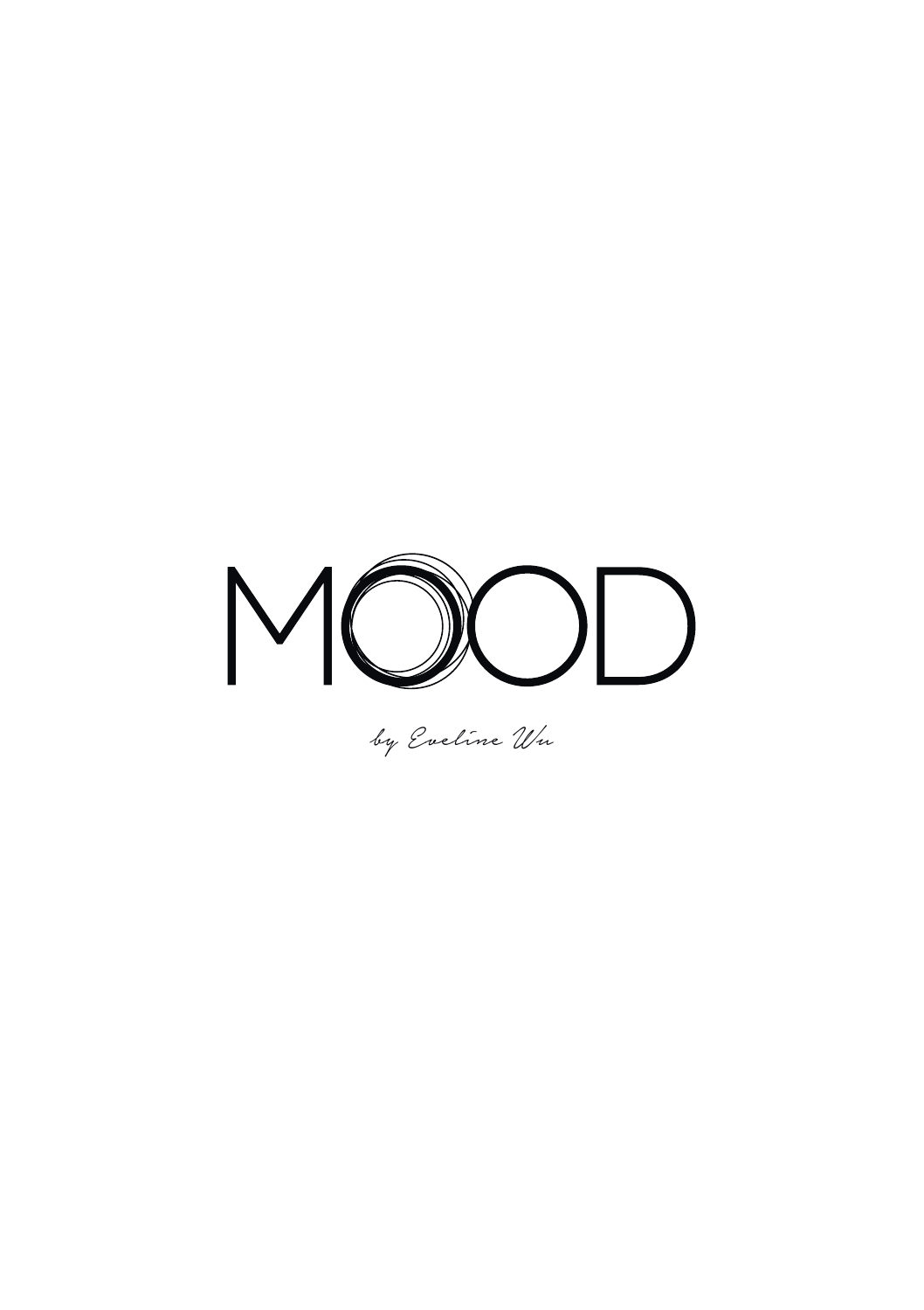# **Bites**

| <b>Pata Negra</b> Iberian ham 80 gr. | 15.50 |
|--------------------------------------|-------|
| <b>Sushi tacos</b> with tuna tartar  | 18.00 |
| <b>Edamame</b> sea salt or spicy     | 5.00  |
| Prawn crackers peanut sauce          | 5.00  |
| <b>Bitterballen</b> mustard          | 8.00  |
| <b>Croquettes lobster mayo</b>       | 10.00 |

### **Oysters**

Creuses, ordered per preparation, from 2 pieces

| <b>Natural</b>                      | 3.75    |
|-------------------------------------|---------|
| lemon / shallot                     | a piece |
| <b>Tokyo</b>                        | 4,00    |
| ponzu / red pepper / sesame         | a piece |
| Chef's style (steamed)              | 4,00    |
| black bean sauce / spring onion     | a piece |
| Bienville (au gratin)               | 4,00    |
| parmesan / mushrooms / chili pepper | a piece |
| Rockfeller (au gratin)              | 4.00    |
| green herbs / tabasco / pernod      | a piece |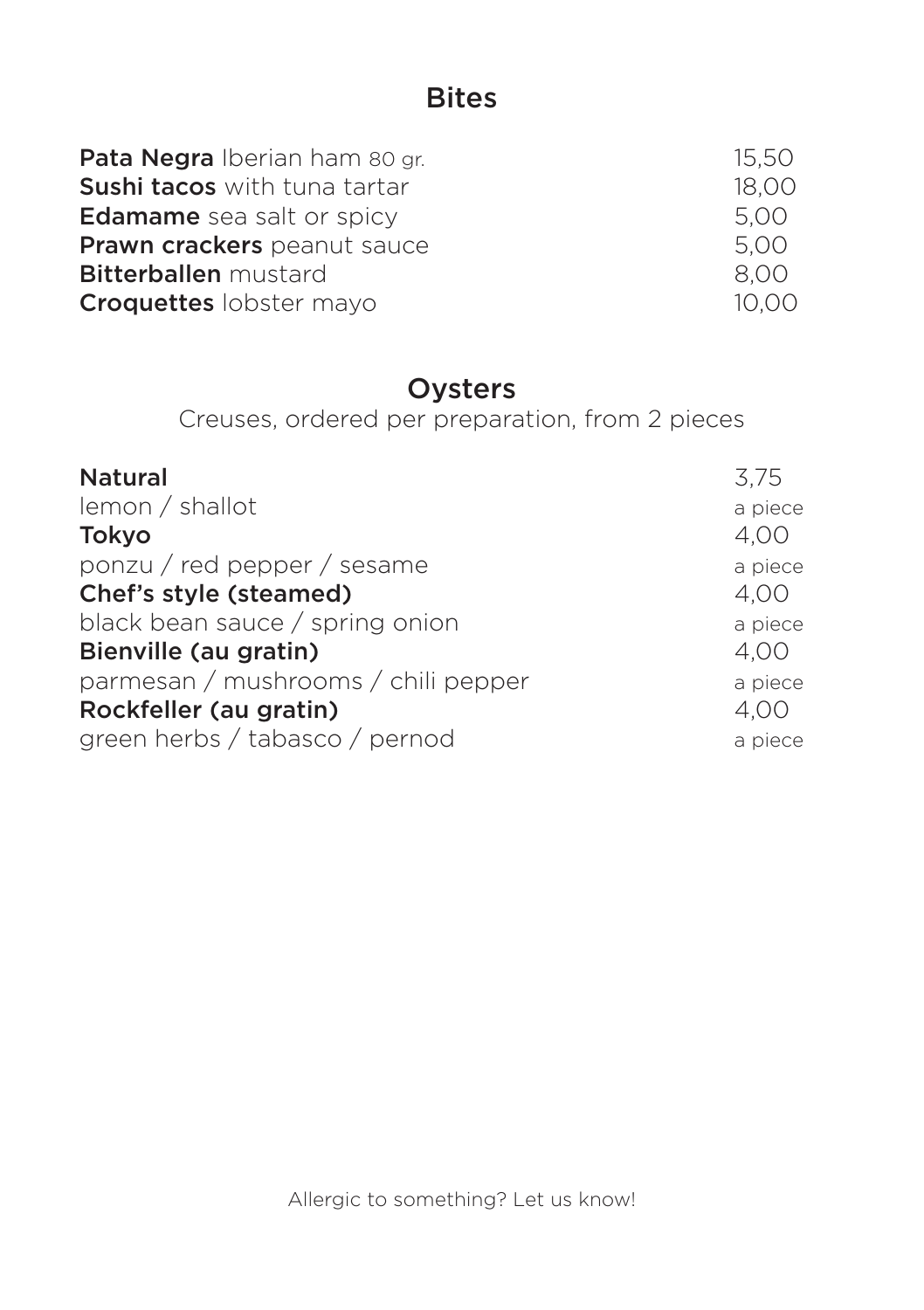### Sushi & sashimi boat

€ 32,50 per person sushi / sashimi / tempura shrimp

€ 32,50 per person

—

vegan or vegetarian

### MOOD menu

3 courses € 42,50

#### Asian tasting

gyoza / spring rolls / sashimi / sushi / tempura shrimps

#### Carpaccio tenderloin

parmesan / capers / pesto / trufflemayo / aceto

—

#### Tournedos

beef tenderloin / red wine sauce / potato mille feuille Codfish

risotto / vongole / palm kohl / olives

—

#### Lemon curd

merengue / yoghurt ice-cream Cheese platter

five types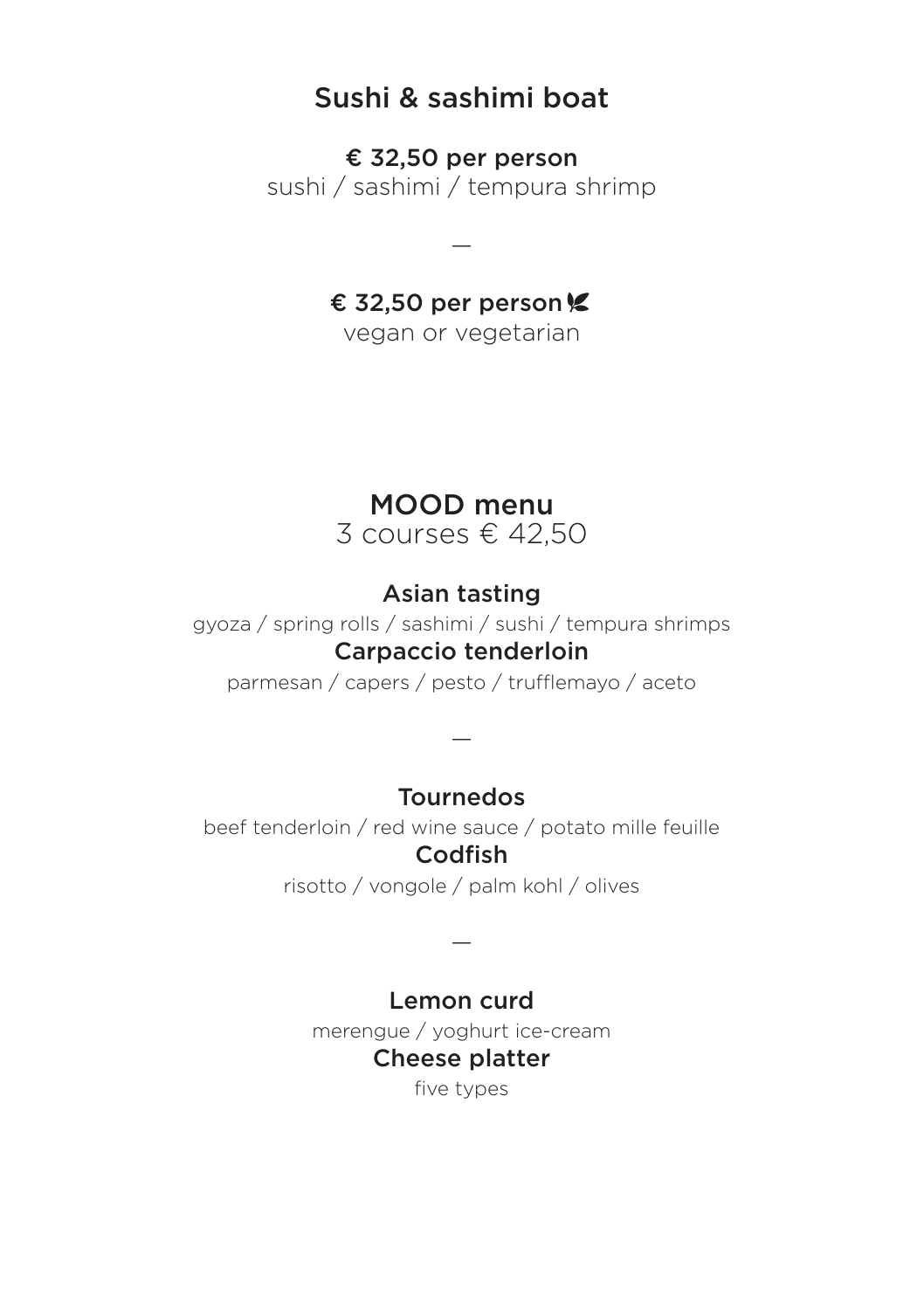# Sushi

| <b>Rainbow roll</b>                                    | 16,00 |
|--------------------------------------------------------|-------|
| tempura shrimp / avocado / salmon / tuna (8 pcs.)      |       |
| Kushimaki roll                                         | 12,50 |
| tempura shrimp (8 pcs.)                                |       |
| <b>MOOD</b> roll                                       | 16,50 |
| salmon / tempura shrimp / fish eggs / avocado (6 pcs.) |       |
| Lobster roll                                           | 25,00 |
| lobster / avocado / crab / asparagus / tamago (8 pcs.) |       |
| Vegan roll 12                                          | 15,00 |
| tempura asparagus / cucumber / avocado /               |       |
| spicy vegan mayo (8 pcs.)                              |       |
| Mango roll                                             | 15,00 |
| kushi shrimp / mango (8 pcs.)                          |       |
| Fire roll                                              | 16,00 |
| kushi shrimp / avocado / tuna / chili pepper (8 pcs.)  |       |
| <b>Strawberry roll</b>                                 | 16,00 |
| kushi shrimp / strawberry / cream cheese /             |       |
| chili pepper (8 pcs.)                                  |       |
| Sashimi mix                                            | 18,00 |
| samlom / tuna $(8 \text{ pcs.})$                       |       |
| Chicken pesto roll                                     | 16,00 |
| rucola / avocado / fried chicken (8 pcs.)              |       |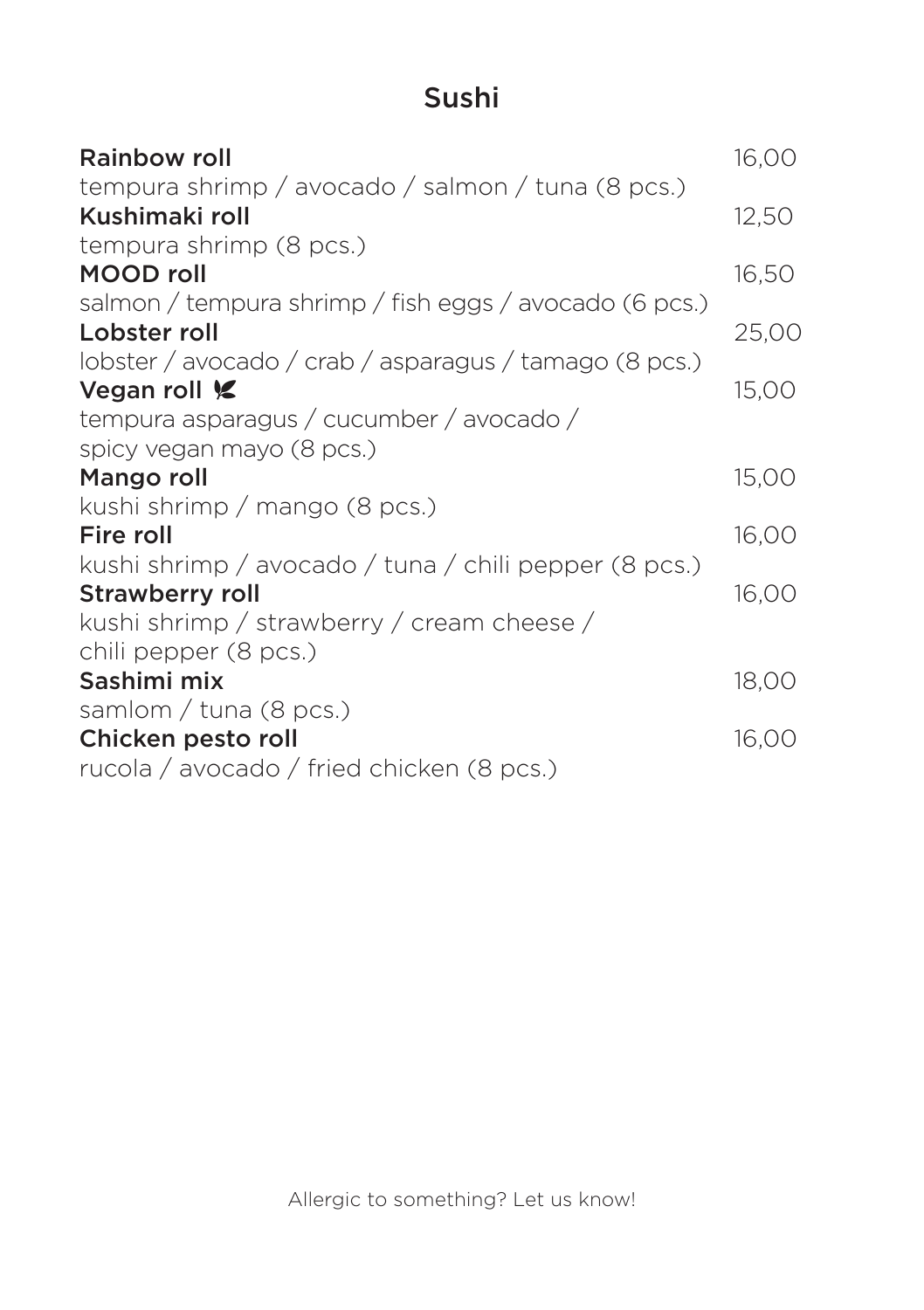# French appetizer

| Lobster salad                                     | 25.00 |
|---------------------------------------------------|-------|
| foie gras / pata negra / truffle                  |       |
| Tempura vegetables K                              | 12,00 |
| basil humus / herbal oil / Romanesco cream        |       |
| <b>Baked foie gras</b>                            | 18.00 |
| red wine juice / scorzonera / apple jam / brioche |       |
| Carpaccio                                         | 15.00 |
| tenderloin / truffle / parmesan / pesto / rucola  |       |
| <b>Coquilles</b>                                  | 16,50 |
| chorizo / peas / celeriac / verjus                |       |

# Asian appetizer

| Dim sum                                | 9.50  |
|----------------------------------------|-------|
| chicken/shrimp                         |       |
| <b>Peking Duck spring roll</b>         | 9,50  |
| peanut hoisin sauce                    |       |
| <b>Peking duck crepes</b>              | 23,50 |
| cucumber / spring onions/ hoisin sauce |       |
| Gyoza chicken dumplings                | 9.50  |
| vietnamese style                       |       |
| <b>Tempura shrimps</b>                 | 10,00 |
| spicy mayonnaise / chili sauce         |       |
| Chicken sate                           | 12,50 |
| corn chicken / sate sauce / halal      |       |
| Gyoza vegetables 12                    | 10,50 |
| <b>Coquilles</b>                       | 15,50 |
| steamed / garlic / spring onion        |       |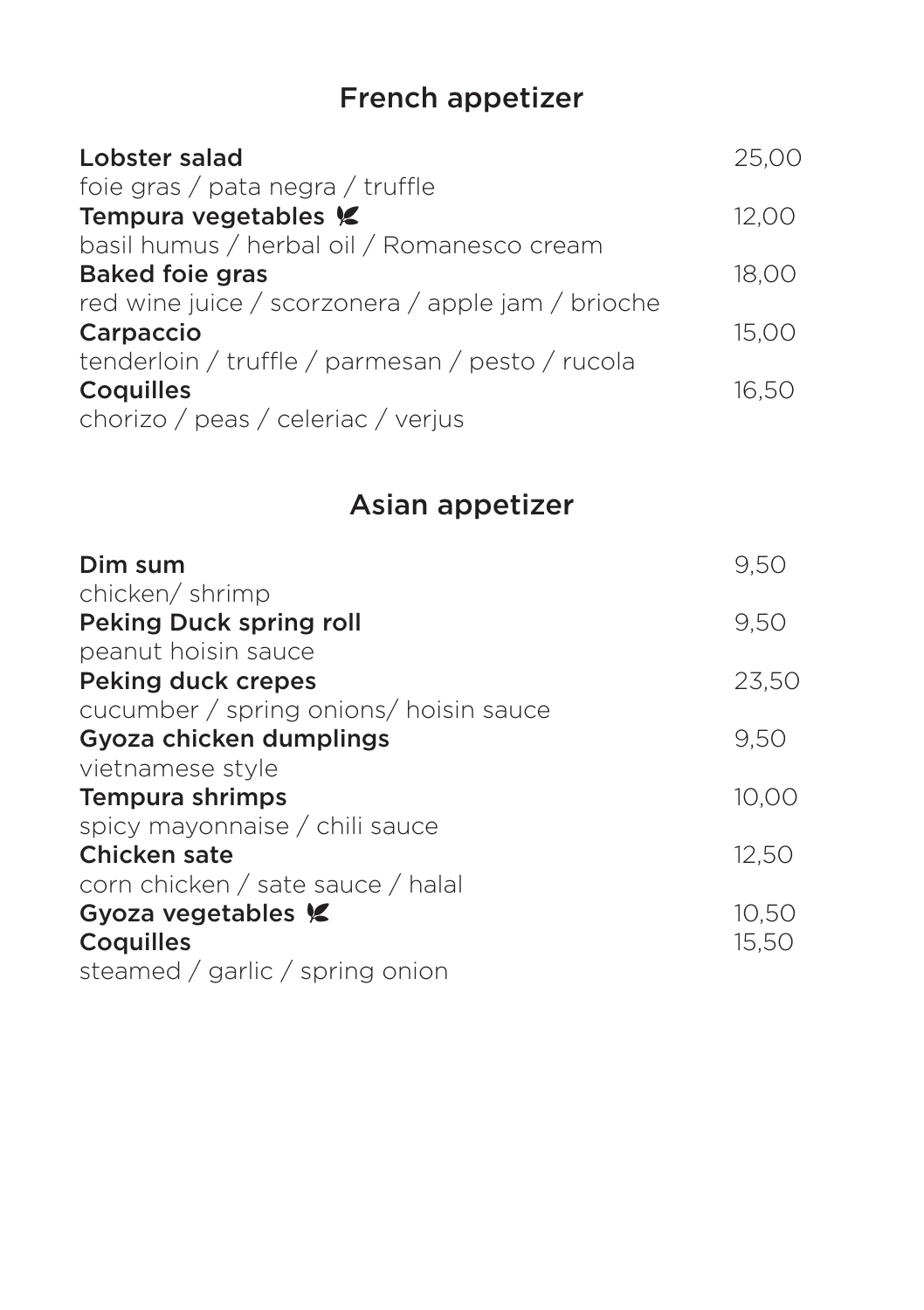## Main dishes French

| Surf and turf<br>veal tenderloi / lobster / bitterbal veal's cheek /<br>foie gras mousse / madeira sauce | 35,00 |
|----------------------------------------------------------------------------------------------------------|-------|
| <b>Tournedos</b>                                                                                         | 29,00 |
| black angus / red wine sauce / millefeuille                                                              |       |
| Duo of lambchops and lamb fillet                                                                         | 29,00 |
| black garlic / ratatouille                                                                               |       |
| Lemon sole fillet                                                                                        | 25,00 |
| filled with salmon / lobster sauce / fennel / green asparagus                                            |       |
| Codfish                                                                                                  | 25,00 |
| risotto / vongole / palm kohl / olives                                                                   |       |
| Lobster half (Mediterranean)                                                                             | 29,50 |
| ANNA dutch caviar / fennel / couscous / bisque / hollandaise                                             |       |
| Lobster whole (Mediterranean)                                                                            | 39.50 |
| ANNA dutch caviar / fennel / couscous / bisque / hollandaise                                             |       |
| Risotto <b>K</b>                                                                                         | 24.00 |
| truffle / mushrooms / dried fruit / beetroot / parmesan                                                  |       |

# Side dishes

| <b>Fries</b>                                  | 3,50 |
|-----------------------------------------------|------|
| <b>White rice</b>                             | 3,50 |
| <b>Nasi</b>                                   | 4.50 |
| <b>Noodles</b>                                | 4.50 |
| <b>Vegetables</b> steamed / stir fried        | 8.50 |
| <b>Thai salad</b> mango / tomato / avocado    | 8,50 |
| <b>Japanese salad</b> wakame / corn / avocado | 8.50 |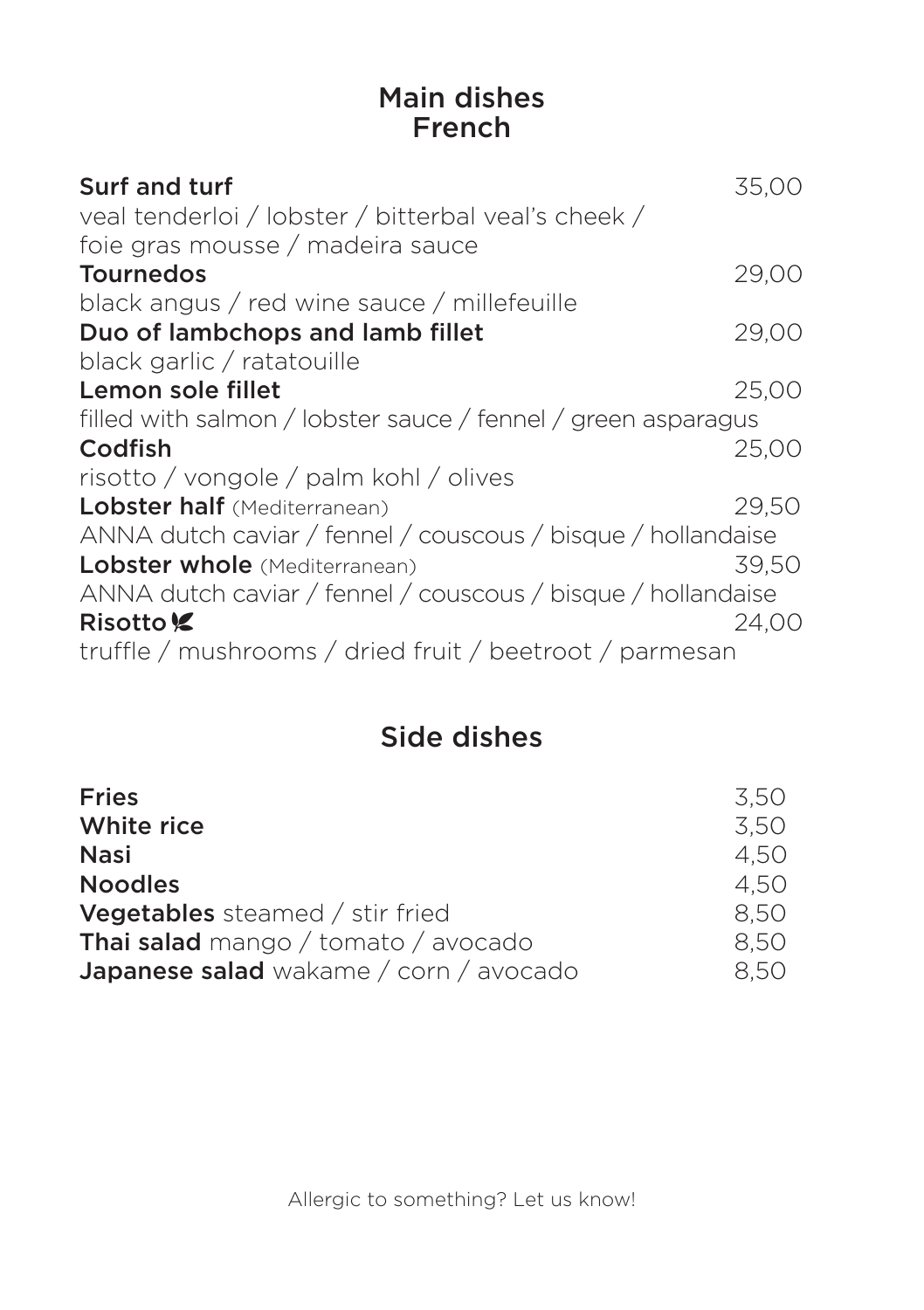## Main dishes Asian

| Asian seabass                               | 24,00 |
|---------------------------------------------|-------|
| coquille / lime / ginger / soya / coriander |       |
| <b>Black tiger shrimp</b>                   | 26,00 |
| stir fried vegetables / cashew nuts         |       |
| Chicken teriyaki                            | 24,00 |
| chicken thigh / stir fried vegetables       |       |
| Thai curry vegan $\blacktriangleright$      | 24,00 |
| stir fried vegetables                       |       |
| Thai curry chicken                          | 24,00 |
| stir fried vegetables                       |       |
| Thai curry gamba's                          | 26,00 |
| stir fried vegetables                       |       |
| <b>Peking duck</b>                          | 24,00 |
| stir fried vegetables / hoisin sauce        |       |
| Sweet n' sour chicken                       | 24,00 |
| vegetarian chicken / stir fried vegetables  |       |
| <b>Mongolian beef</b>                       | 24.00 |
| stir fried vegetables / black pepper sauce  |       |